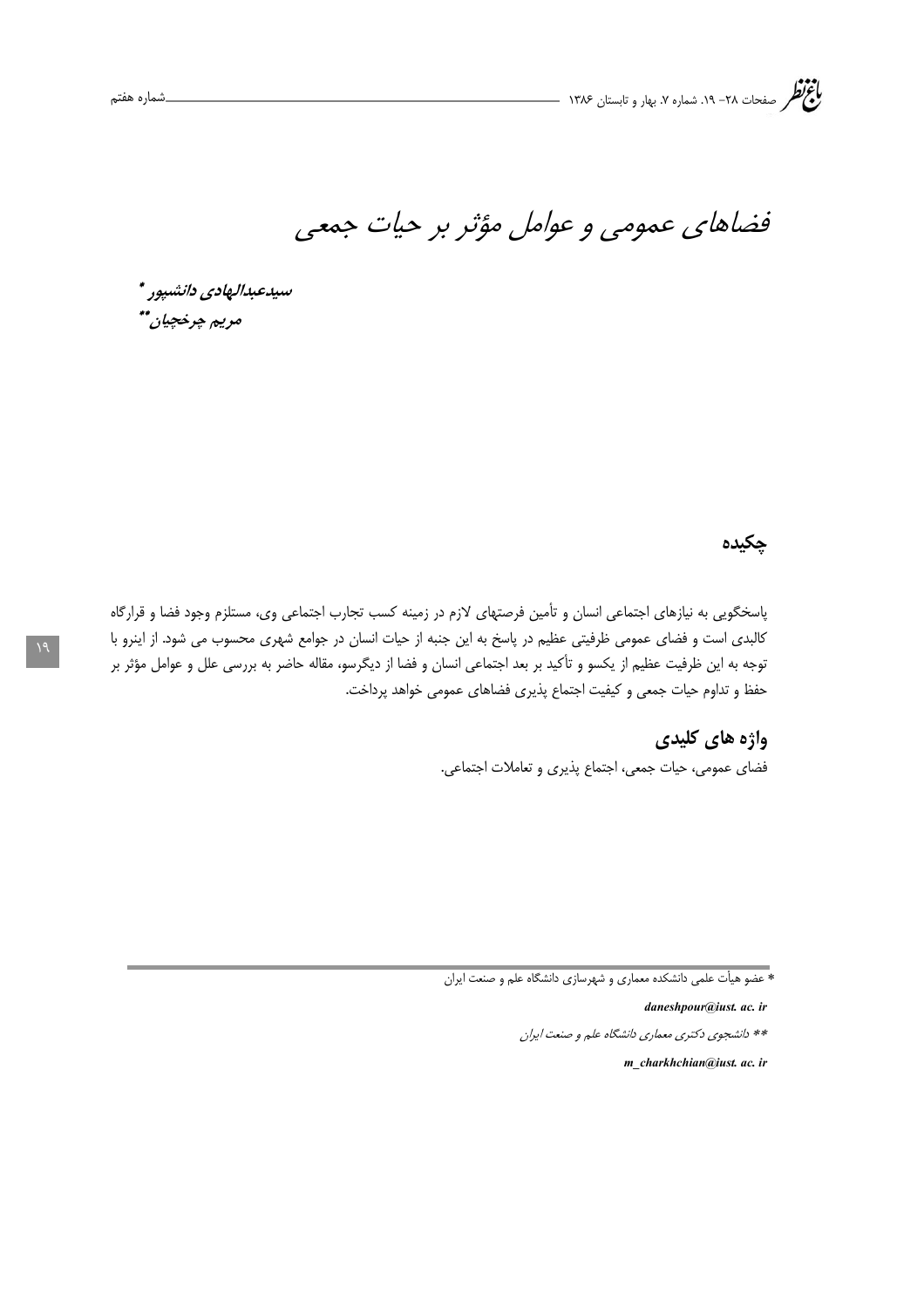#### مقدمه

امروزه ابعاد انسانی فضاهای عمومی بیش از هر زمان دیگر مورد توجه برنامه ریزان و طراحان شهری قرارگرفته و مردم نیز مشتاقانه به حضور و مشاركت در چنين فضاهايي پاسخ مثبت داده اند [Gehl,۲۰۰۴] اما آنچه اين فضاها را به لحاظ اجتماعي فعال مي سازد، در درجه اول عوامل کالبدیست که بتواند زمینه ساز ورود و سپس توقف افراد درون فضا باشد که در این باره می توان به عواملی چون : دسترسیها، جاذبه های بصری، عوامل طبیعی و بسیاری عوامل دیگر از این دست اشاره نمود. اما آنچه بیش از ابعاد کالبدی در حضور و تعامل اجتماعی افراد مؤثر است، پیش بینی و خلق رویدادهای اجتماعی ست که در عین ایجاد فرصتهای مشارکت در فعالیتهای اجتماعي، مي تواند زمينه ساز ارتقاء حس تعلق به مكان نيز باشد [Lennard,1984]. بنابراين خلق يک فضاي عمومي موفق، بهره گیری از توانهای اجتماعی آن و ارتقاء فرصتهای مشارکت در حیات جمعی، مستلزم شناخت فضا و ابعاد مختلف آن و نگاهی چندجانبه از سوی طراحان و برنامه ریزان شهری در این رابطه است.

## **۱. فضاهای عمومی شهری**

فضاهای عمومی فضاهایی هستند که افراد و گروههای مختلف اجتماعی در آن سهیم اند، این فضاها محل تبادل افکار و اطلاعات و مكاني براي شكل گيري شبكه هاي اجتماعي هستند. چنين فضاهايي بيش از أنكه تنها يک فضا باشند يک تجربه اند [ Hajer et al ,2001) كه نتيجه چنين تعامل و تجاربي در ميان افراد و گروههاي مختلف، دريافت حس هويت جمعي، احترام به خود (عزت نفس)، ارتقاء مهارتهای جمعی و مشارکت اجتماعی خواهد بود. چنین تعبیر و تفسیری از فضاهای عمومی در رابطه با حباب اجتماعی انسانها از ارسطو تا کنون همواره مورد توجه شهرسازان و نظریه پردازان شهری بوده و هست [Douglas,2003]. فضاهای عمومی مشتمل بر فضاهای شهری گوناگونی چون : خیابانها، معابر، میادین، پلازاها، پارکها، زمینهای بازی، سیتی هالها، مالها، سواحل و كناره ها و ساير فرمهاي فضاهاي تجمع` مي باشند [2003 : Lang : 1994 & Douglass ,1992 : Car و از نظر فعاليتي مي توانند جهت تأمين يک فعاليت ويژه طراحي و برنامه ريزي شوند و يا اُنکه مانند ميادين و پلازاها داراي تنوع کالبدي و فعاليتي و در نتیجه اجتماع پذیری بیشتر باشند [Car,1992] این فضاها دارای ابعاد مختلفی هستند که در زیر بدان اشاره گردیده است. (تصوير ۱)

| تعداد زنان ، کودکان و سالخوردگان         | تجارت محلي مالكين                                                            |  |
|------------------------------------------|------------------------------------------------------------------------------|--|
| شبکه های اجتماضی                         | الگوی کاربری زمین                                                            |  |
| رفاقت<br>کاربرد هنگام غروب<br>كمك وتعاون | ا فعالیت شاد<br>حیاتی<br>ارزشهای مالکیت                                      |  |
| زندگی خبابان<br>ی روایت                  | وافعیت خاص ً<br>منحصربفرد<br>اجاره بها                                       |  |
| مباهات<br>دوستانه                        | خرده فروشى<br>مفید و قابل کاربریها و                                         |  |
| پدیرای<br>ا<br>- مكان -                  | جشنهای <mark>ن</mark> عالیتها ا                                              |  |
| اهمجوارى<br>المستحصر سيها وبالطات        | امن بائیزه <mark>کی آسایش و م</mark> خ<br>مىبز<br> مكان نتىست <mark>ى</mark> |  |
| ارتباطات تداوم<br>ترافیک                 | امکان قدم زد <mark>ه تصوی</mark> ردهنی <mark>ا</mark>                        |  |
| - تفكيك                                  | ر ابعاد روحی مستقبل می در دسترس<br>آمار جرم<br>ر حذایت امکان قدم زدن         |  |
| أبعادناريخي خوانايي<br>حمل و نفل         | ميزان بهداشت                                                                 |  |
| فعالميت ببياده                           | شرایط ساخت و سا <mark>ز</mark>                                               |  |
| الگوی کاربرد پارکینگ                     | اطلاعات محبطي                                                                |  |

 $PPS. org, 2000 :$  تصویر ۱. منبع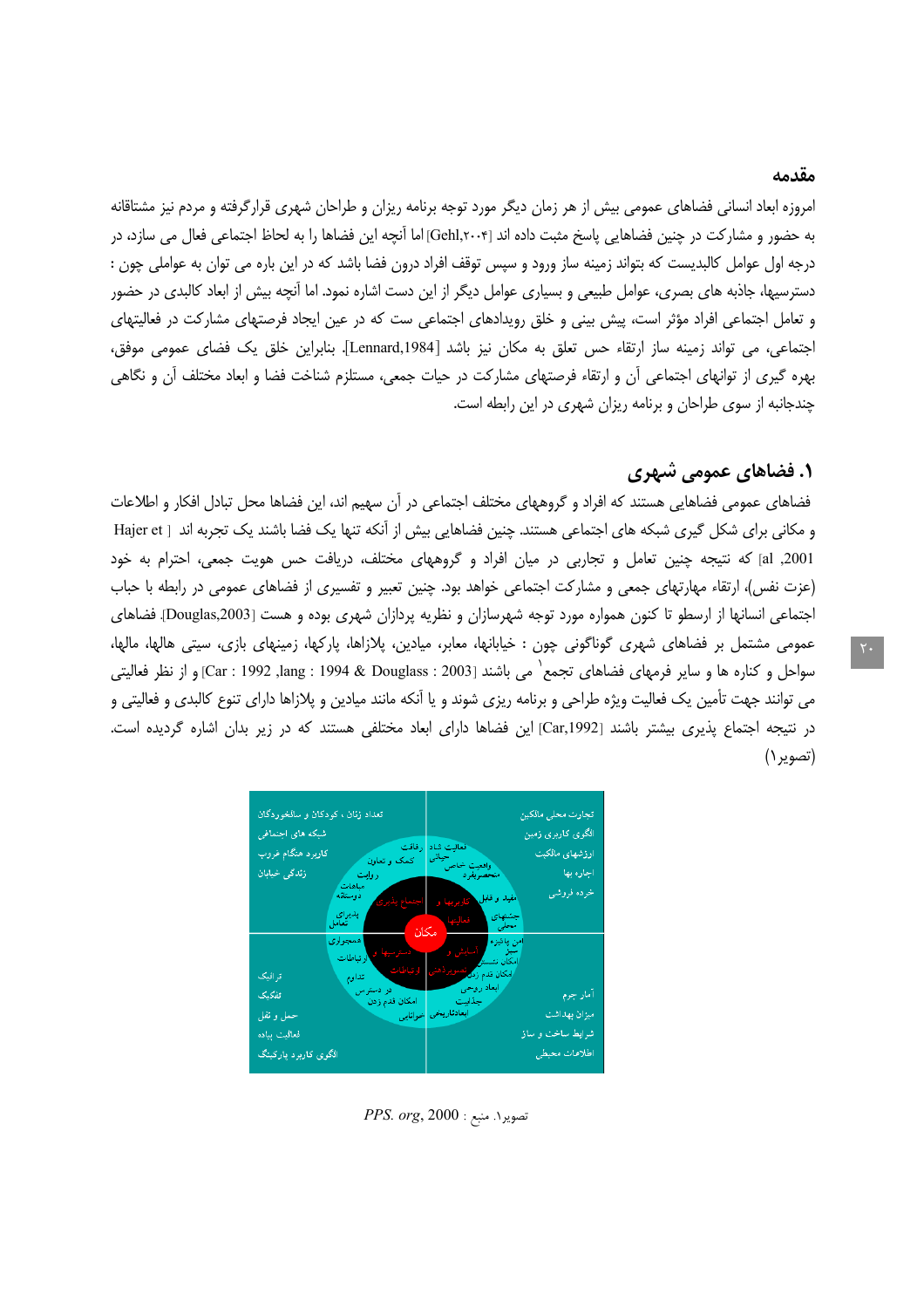#### ۰۱.۱ اجتماع پذیری

یکی از مهمترین ابعاد و ویژگیهای فضاهای عمومی ایجاد فرصتهای لازم جهت تعاملات اجتماعی می باشد. هنگامیکه مردم با سایر افراد جامعه تعامل می کنند، رابطه قویتری با مکان و جامعه خود احساس می نمایند. این عامل با تعیین میزان حضور گروههای مختلف اجتماعی، شکل گیری شبکه های اجتماعی و زندگی در ساعات مختلف شبانه روز قابل اندازه گیری و ارزیابی است.

#### ۰. ۲. فعالیت و کاربری

رویدادهای اجتماعی، نوع فعالیتها و کاربریهای موجود درون فضا و توان آنها در جذب افراد و گروههای مختلف، مهمترین عامل در پویائی فضاهای عمومی و فعال بودن آن در ساعات و فصول مختلف است و شاخص ارزیابی این بعد، میزان و دفعات مراجعه افراد به فضا و مشارکت در فعالیتهای مختلف است.

#### ۰. ۳. دسترسي وارتباط

ارتباط با نحوه سیرکولاسیون و ارتباطات فضایی و دسترسی با قابل رؤیت بودن فضا و نحوه دستیابی به فضا که تیبالدز از آن به عنوان دسترسی کالبدی و بصری فضا یاد می کند، در رابطه است که خود در امنیت و عملکرد مثبت فضا مؤثر است. در این راستا امکان دسترسی، تداوم حرکت و حضور گروههای اجتماعی ویژه نظیر کودکان و سالخوردگان در نقاط مختلف فضا، وجود پارکینگهای کافی و ارتباط مطلوب با سیستم حمل و نقل شهری از جمله شاخصهای تعیین کننده در این بعد می باشند.

#### **۱. ٤. تصوير ذهني و أسايش**

تصویر ذهنی با چگونگی ساماندهی کالبدی فضا و دریافت آسایش ذهنی از فضا، در ارتباط است. پایداری (نحوه و میزان حمایت و حفاظت از فضا)، تشخص و خوشایندی بصری فضا در جذب مردم به یک قرارگاه و دریافت آسایش ذهنی از فضا، مؤثر اند و این ويژگي است كه سبب مي گردد مردم أن را جهت توقف، قدم زدن وتجربه حيات جمعي انتخاب نمايند. (PPs. org)

### ۲. انسان، فضای عمومی و حیات جمعی

## ۲. ۱. نیاز انسان در رابطه با فضای عمومی تأمین نیاز انسان به دوست داشتن و در کنار جمع بودن مستلزم وجود یک قرارگاه کالبدی است و فضاهای عمومی بیشترین ظرفیت را در این رابطه دارند ولیکن این امر بدون پاسخگویی به نیازهای اولیه انسان میسر نیست. فضایی می تواند انسان را به خود جلب نماید که در درجه اول تأمین کننده نیازهای ذیل باشد :

**٢. ١. ١. آسايش فيزيولوژيكي و ذهني :** از آنجا كه برآوردن اين كيفيت در رابطه با نيازهاي اوليه انسان مي باشد، نحوه پاسخگویی به آن در چگونگی ادراک سایر کیفیات فضا نیز مؤثراست و برآوردن این نیاز با میزان و تداوم حضور مردم در فضا قابل ارزیابی است.

**٢. ١. ٢ . استراحت** : جو أرام، وجود عوامل طبيعي، حريم فضا و كنترل ورود وسائل نقليه از جمله مهمترين عوامل در تأمين این نیاز می باشند.

۲. ۱. ۳. اشتغال فعال : این نیاز مبتنی بر تماس مستقیم مردم با محیط(Whyte,1980) بوده و بیانگر تجربه مستقیم فضا، مردم و فعالیتهای اجتماعی چون : تعامل با بستگان، دوستان، اَشنایان و همسایگان، گردهمائی، قدم زدن، بازی، تفریح،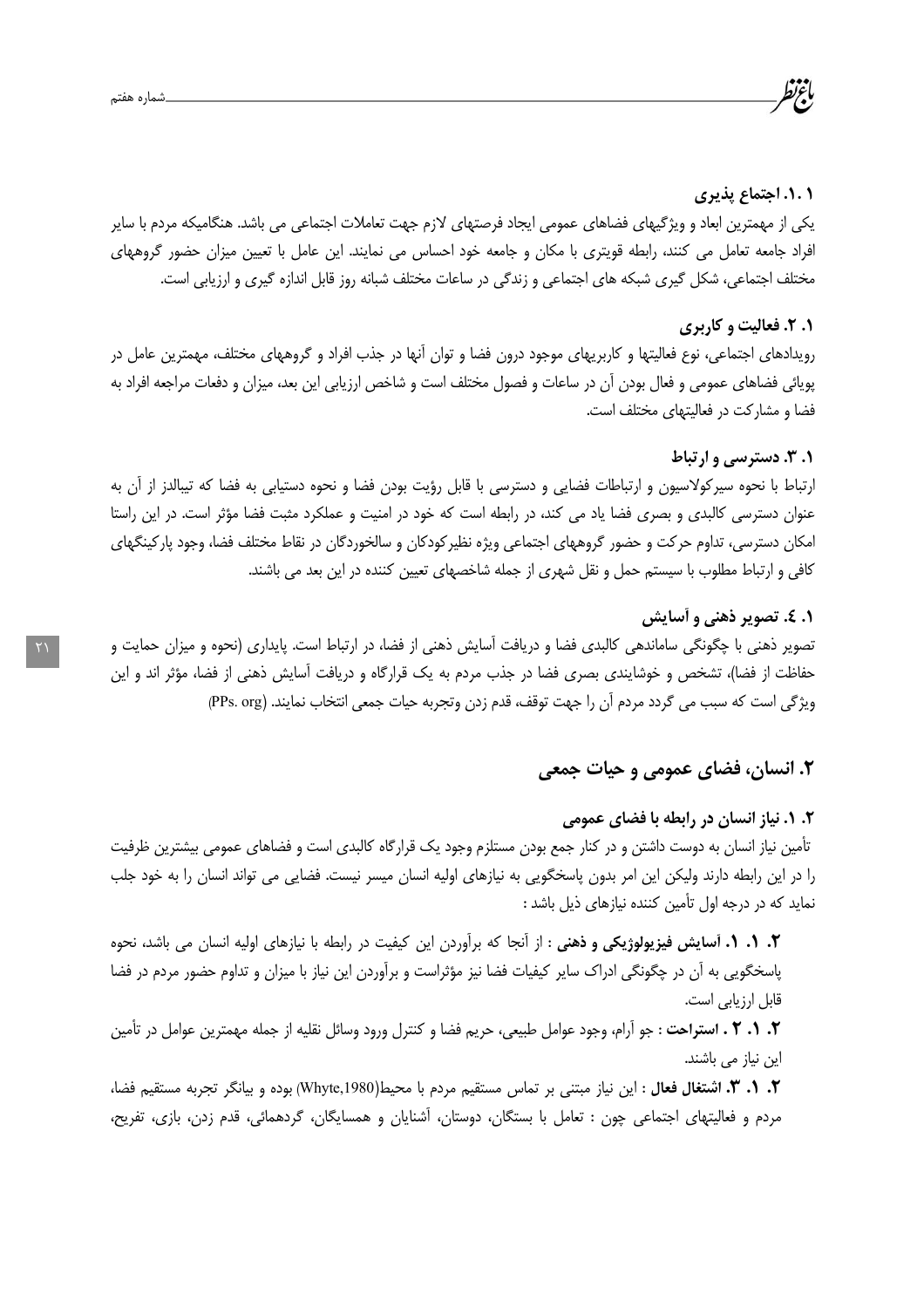ورزش، فعالیتهای جسمی، امکان رقابت و. . . می باشد که خود در ایجاد تصویر ذهنی مطلوب افراد از فضا، پویائی و هیجان، کسب تجارب جدید و آموزش محیطی، نقش مستقیم دارد.

۲. ۱. ٤. اشتغال غیرفعال : فراهم نمودن امکان مشاهده و نظاره دیگران و اتفاقات و رویدادهای پیرامون که یکی از عوامل تعیین کننده در میزان پاسخگو بودن فضاست.

**٢. ١. ٥. كشف و راز :** خلق فضاها و منظرهاى متنوع، فعاليتهاى گوناگون با هدف تأمين تنوع، جاذبه و تجارب گوناگون و ایجاد حرکت در بازدیدکنندگان فضا از جمله عواملی هستند که می توانند در پاسخگویی به نیاز انسان به پیچیدگی و امکان كشف فضا، نقش بسزائي داشته باشند. [1992, Car et al]

٢. ١. ٦. زيبائي بصرى و ابعاد زيبائي شناسانه : تأمين جاذبه هاي بصرى و مطلوبيت كالبدى و حسى فضا كه با عواملي چون نظم و هماهنگی، تعین و تشخص فضا و بسیاری عوامل دیگر از این دست قابل تأمین است.

٢. ١. ٧. مطلوبيت اجتماعي ناشي از تعامل افراد : كه مبتني بر بعد اجتماع پذيري فضا يعني حضور افراد و گروههاي مختلف اجتماعي و ميزان تعاملات اجتماعي بين آنهاست. [Loftland,1998]

۰۲. ۸. ۸. امنیت : نیاز انسان به امنیت روانی و فیزیکی نیز یکی از نیازهای پایه انسان در رابطه با فضاست که خود دارای ابعاد مختلفی چون موارد زیر است :

- رؤیت پذیری فضا [Crowe,2000]، که با وجود فعالیتهای مختلف و رویدادهای برنامه ریزی شده با هدف افزایش و تداوم حضور مردم در فضا، نفوذ پذیری بصری، خوانایی، وضوح فضا قابل تأمین است [Wekerle& Whitman,1995].
- امکان ادراک محیطی و دستیابی به کمک، نورپردازی مناسب، خطوط دید آزاد، حذف مناطق ناامن و وجود علائم و نشانه هایی که به درک موقعیت افراد درون فضا کمک می کند [Wekerle & Whitman,1995].
- تصور مکان و ارزشهای زیبائی شناسانه مکان، نشانه گذاری مکان و وجود کیفیاتی که مانع از گمراه شدن در فضا می گردد [Wekerle & Whitman,1995].
- كنترل مكان با استفاده از اشكال مختلف مكانيكي (بوسبله دوربين، دروازه و. . . )، طبيعي (تعريف فضا و قلمرو) و سازماني ( يليس، نگهبان و. . ) [Crowe,2000]. [ به نقل از Avila ,etd]

#### ٢. ٢. اجتماع پذیری و حیات جمعی

حیات جمعی فرصتی جهت رها شدن از تنشهای زندگی روزمره، گذران اوقات فراغت، تعاملات اجتماعی و گردهمائی افراد و گروههای مختلف و بستری برای حضور، آزادی بیان و ابراز آنها در فضاست. حیات جمعی در فضاهای عمومی در گرو ترویج تعاملات اجتماعي [Sennette,1974, 215]، جذب افراد و گروههاي مختلف [ Whyte ,1980]، امنيت اجتماعي و در نتيجه ترغيب به افزایش تحمل گروههای مختلف در فضا، جامعه پذیری بیشتر[Marcus & Francis,1998] و ایجاد فضائی فعال و سرزنده است. اجتماع پذیری در فضاهای عمومی بر پایه نیاز مردم به حس تعلق اجتماعی و تعامل با یکدیگر قرار دارد و این امر در یک فضای اجتماعی حمایت کننده در کنار تأمین آسایش فیزیولوژیکی[Lang ,1994]، ادعای قلمرو، حس مالکیت و دریافت عدالت در فضا، میسر خواهد بود [Alexander,1968]. تعامل اجتماعی و برقراری ارتباط، می تواند یک موضوع فیزیکی، یک نگاه، یک مکالمه و ارتباط بین افراد باشد که خود مستلزم تعریف رویدادها و فعالیتهای متناسب و در نتیجه نقش پذیری مردم در فضا و عضویت آنها در گروهها و شبکه های اجتماعی است.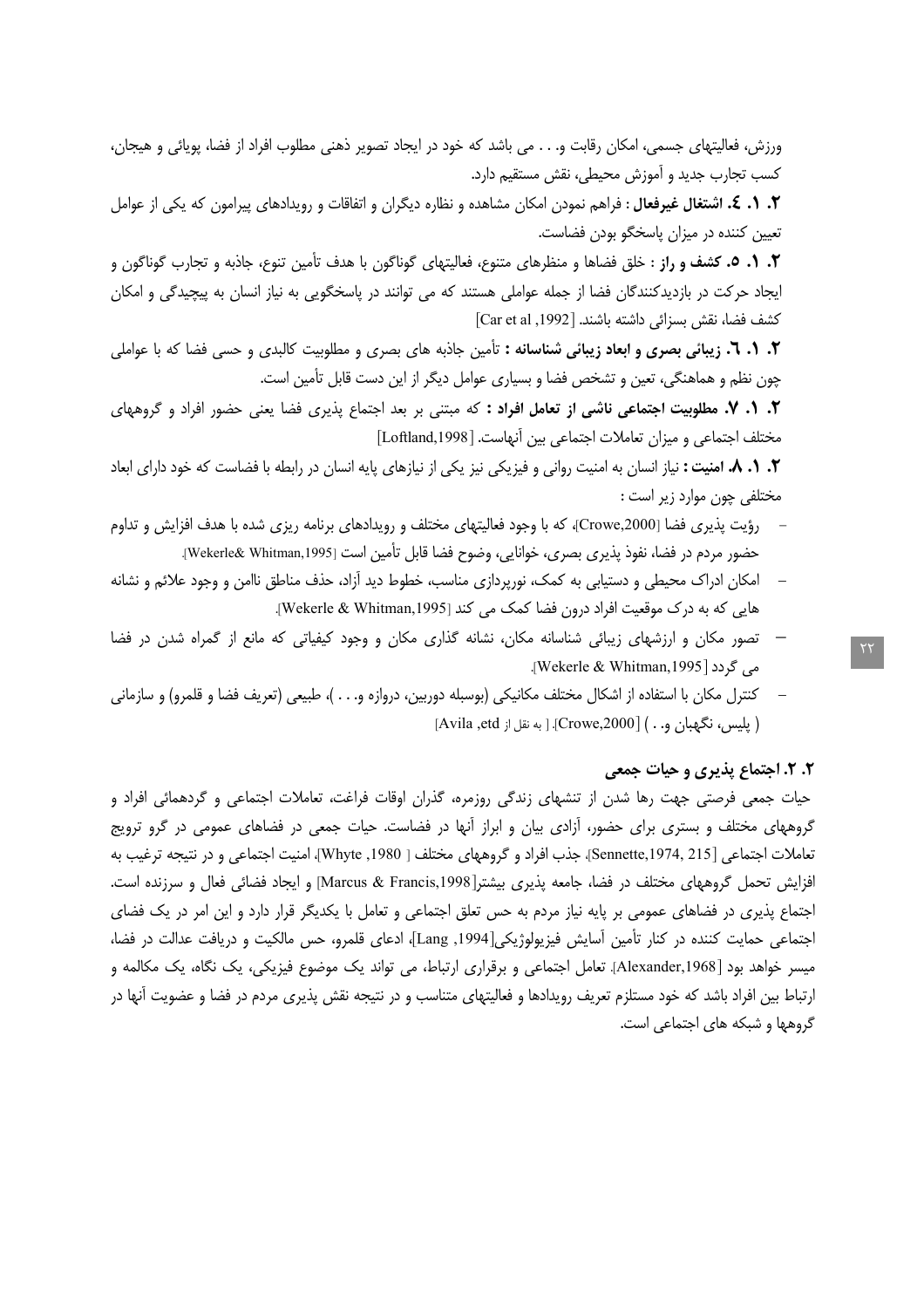از سوی دیگر حیات جمعی متأثر از نیروها و عوامل مختلفی چون :

- ١. ويژگيهاي جغرافيائي بستر فضاي عمومي ( اقليم و. . . )
	- ۲. مشخصات کالبدی و فعالیتی فضاهای عمومی
		- ۳. ایعاد اقتصادی
		- ۴. سلامت احتماعی
		- ۵. ویژگیهای فرهنگی-اجتماعی جامعه؛
			- ع ابعاد سیاسی
	- ٧. الكوى كذران اوقات فراغت [1992, Car et al]

بوده و با ویژگیهایی چون : نوع فعالیتهای اجتماعی حاکم، فرهنگ مردم و زمان وقوع رویدادها در فضا در رابطه است.

## ۳. ویژگیهای فضای عمومی اجتماع پذیر

بطور کلی خلق یک فضای عمومی موفق که بتواند پذیرای افراد و گروههای مختلف باشد مستلزم تأمین عوامل زیر است :

- ٠١. \_ تأمين قلمرو، امنيت، ساختارمنسجم، تداوم و خوانائي و قابل پيش بيني بودن فضا
	- ۲. وجود تسهیلات مناسب در فضا، پاسخگویی، راحتی و آسایش محیطی
- ۳. میزان اطلاعات، شور و هیجان محیطی : که مستلزم وجود ابعادی چون پیچیدگی و رمزآلودگی، آموزش، امکان بیان خود، گوناگونی و تضاد، انتخاب، هویت پابی، خلوت جوئی و دلبستگی در فضاست.
	- ۴. تعاملات اجتماعي [1972, Lars Lerup به نقل از Avila ,etd]

از میان عوامل فوق، مواردی چون تأمین خلوت، قلمرو، خوانائی، آسایش و امنیت بر بعد کالبدی و عواملی چون کسب آگاهی و تجارب محيطي، حضور و تعاملات اجتماعي، بر بعد فعاليتي فضا، اشاره دارند كه در ادامه بدان خواهيم پرداخت.

#### ۰. ۱. ویژگیهای کالبدی

کیفیات کالبدی یک فضای عمومی با نحوه دسترسی، موقعیت، اَسایش فیزیولوژیکی در شرایط مختلف اقلیمی و امنیت، در رابطه است. علاوه بر این وجود عناصر طبیعی در فضاهای عمومی که سبب افزایش هیجان و سرزندگی محیط و دعوت عابرین به این فضاها و فراهم نمودن امکان استراحت، تجارب خوشایند و سلامت بیشتر برای مردم می گردند نیز در این میان بسیار حائز اهمیت اند[Kaplan & Kaplan ,1998]. عناصري چون : يادمانها، پله ها، آبنماها و ساير عوامل مؤثر درتشويق انسانها به حضور و تعامل در فضا، در زمرہ عوامل تأثیر گذار در ارتقاء جنبه های کالبدی فضاهای عمومی محسوب می شوند Whyte,1980 ]. کیفیات طراحانه اي چون : تعين و يكپارچگي فضا، ابعاد، تناسبات، انعطاف پذيري، فرم، هندسه، مصالح، محصوريت، بدنه ها، پيوستگي کالبدی و فضائی نیز می توانند در ادراک فضا به عنوان کل و در نتیجه تأثیر مطلوب بر ادراک انسان مؤثرباشند[پاکزاد،۱۳۸۴]. اما در مقابل بی توجهی به عوامل زیر سبب می شوند تا فضاهای عمومی فعلی نتوانند به لحاظ اجتماع پذیری به نحو مطلوبی پاسخگو ىاشند :

- فرصتهای کالبدی مناسب جهت نشستن، مکث و تأمل بیشتر در فضا
- فضاهای کانونی جهت تجمع افراد مثل : زمین بازی، ایستگاه اتوبوس، مکان غذا خوردن و. . .
	- ورودیهای دعوت کننده و دسترسی به فضا به لحاظ بصری و کالبدی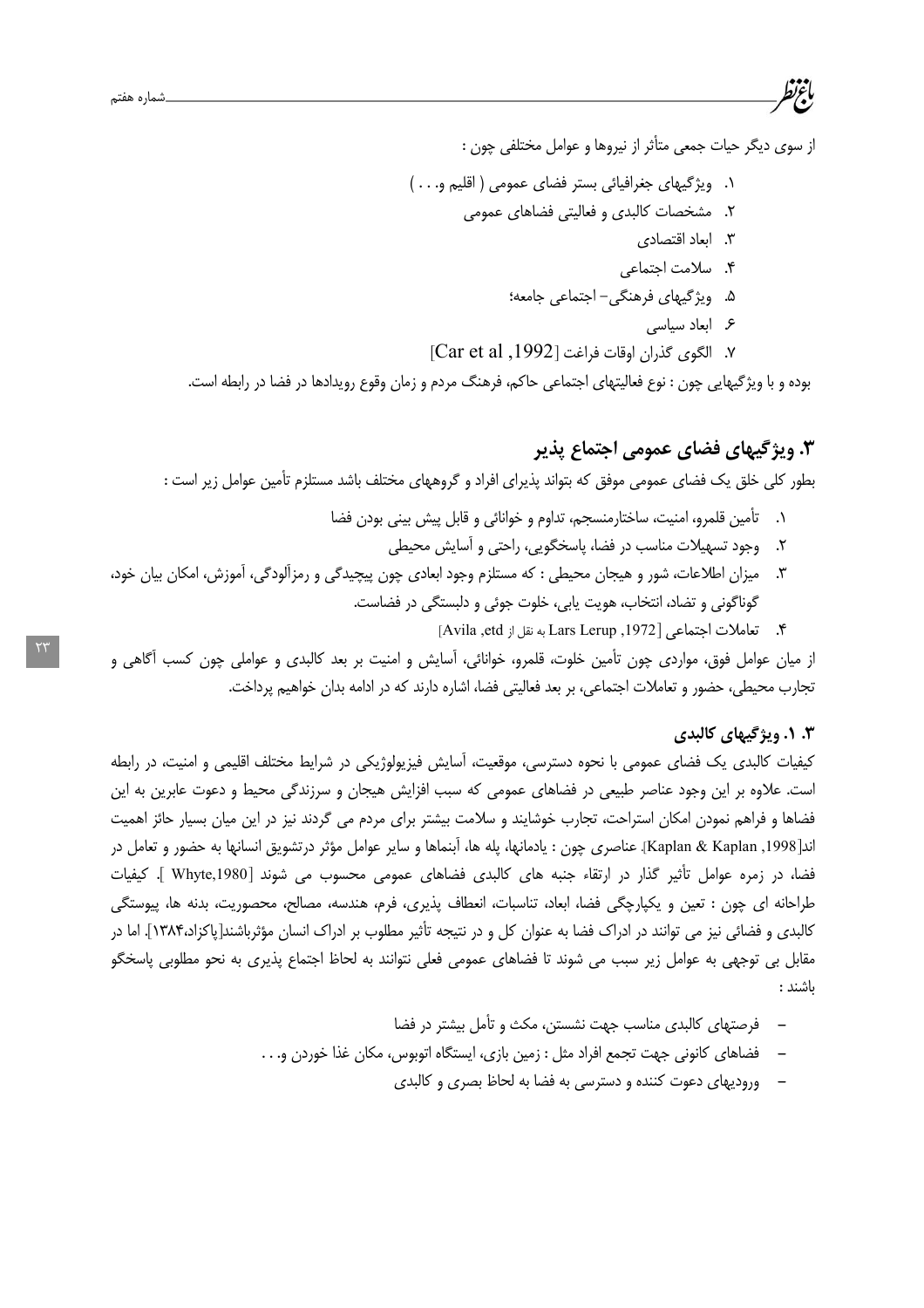- پیش بینی عناصر عملکردی در کنار ابعاد زیبائی شناسانه آن
- دراهها و ارتباطات فضایی مناسب در هدایت مردم درون فضا، خوانائی و وضوح فضائی
	- کنترل دسترسی وسائل نقلیه و امنیت پیاده
		- تعريف بدنه ها و هويت جداره ها
		- ارتباط با سیستم حمل و نقل شهری
	- ييش بيني فعاليتهاى جاذب [PPS,2000]

#### **۳. ۲.** ویژگیهای فعالیتی

مطالعات نشان می دهد با آنکه عوامل بصری و زیباشناسانه در اجتماع پذیری فضاها از شروط لازم اند ولی به تنهائی کافی نیستند. مشخصات کارکردی فضاهای عمومی می تواند بر کیفیت و کمیت جذب مردم برای توقف و تعامل در این فضاها، تأثیر گذار باشد. وجود فضاهای کافی جهت نشستن و وقوع رویدادهای خاص در فضا از قبیل نمایشهای خیابانی، هنرهای عمومی و رخدادهایی از این دست که مردم را با یکدیگر پیوند می دهند، به جذابیت این فضاهای می افزایند. Whyte در این باره می گوید"که در فرایند چنین رخدادهایی، موقعیتهایی جهت برقراری ارتباط بین مردم و تمایل به گفتگو بین آنها ایجاد می گردد. . ."[Whyte ,1980,94]. در عین حال، بعد فعالیتی فضاهای عمومی با فعالیتها و کاربری های پیرامون نیز مرتبط است. به عنوان مثال جین جیکوبز در مقاله اش پیرامون لندمارکها با عنوان"مرگ و زندگی شهرهای بزرگ امریکایی"مطرح نمود که ترکیب شهرنشینی با عملکردهای تجاری و مسکونی در مقیاس محله ای و همسایگی یکی از مهمترین عوامل ارتقاء زندگی شهری می باشد. مطالعات نشان می دهند فضاهای عمومی که مردم در آن قادر به اشتغال به محیط با نگاه کردن به سایرین، نشستن، غذا خوردن، فعالیتهای خرده فروشی، فعاليتهاي ورزشي [1992, Carr & Francis]، اتفاقات دنج [Whyte,1980] و يا به تعبير [Wooley,2003]تفريح فعال و غيرفعال باشند، برای مردم جذاب بیشتری دارند. این فعالیتها و بسیاری خصوصیات فعالیتی و کالبدی دیگر به فضاهای عمومی تشخص می بخشد و بر تأمین آسایش و امکان لذت بردن مردم از حضور در فضا تأثیر گذارست. بعلاوه فضاهایی به لحاظ تعاملات اجتماعی موفق اند كه از تعامل يويا، آموزش محيطي [Chako,2002]، تبادل آزاد اطلاعات در قالب نمايش و آموزش مهارتها، كسب تجارب محیطی، امکان بیان خلاق افراد و گروهها حمایت نمایند که این امر خود منجر به افزایش حس همبستگی اجتماعی و در نتیجه رضایتمندی بیشتر می گردد. البته قابل ذکر است دستیابی به چنین هدفی که هدف اصلی طراحان محیطی می باشد [Pierce,1978] بدون مشاهده فعالیتها در فضا، مصاحبه با مردم و جمع آوری اطلاعاتی از این دست که می تواند به درک چگونگی اثر این فضاها بر حیات جمعی مؤثر باشد، میسر نخواهد بود و این امر خود مستلزم طراحی دوباره برپایه نیازهای مردم و مدیریت شایسته فضا در تناسب رویدادها و فعالیتها با کاربران فعال فضاست. [Whyte,1980] به طور کلی فعالیتهای حاکم در فضاهای عمومی را می توان بر اساس نوع و نحوه فعالیت و نیز کاربران فضا به سه دسته زیر طبقه بندی نمود :

| نوع فعاليتها      | كيفيت محيطى نامطلوب | كيفيت محيطى مطلوب |
|-------------------|---------------------|-------------------|
| فعاليتهاى اجبارى  | U)                  | m                 |
| فعاليتهاى اختياري |                     |                   |
| فعاليتهاى اجتماعى | W)                  |                   |

ارتباط بین کیفیت کالبدی فعالیتهای اجتماعی و اختیاری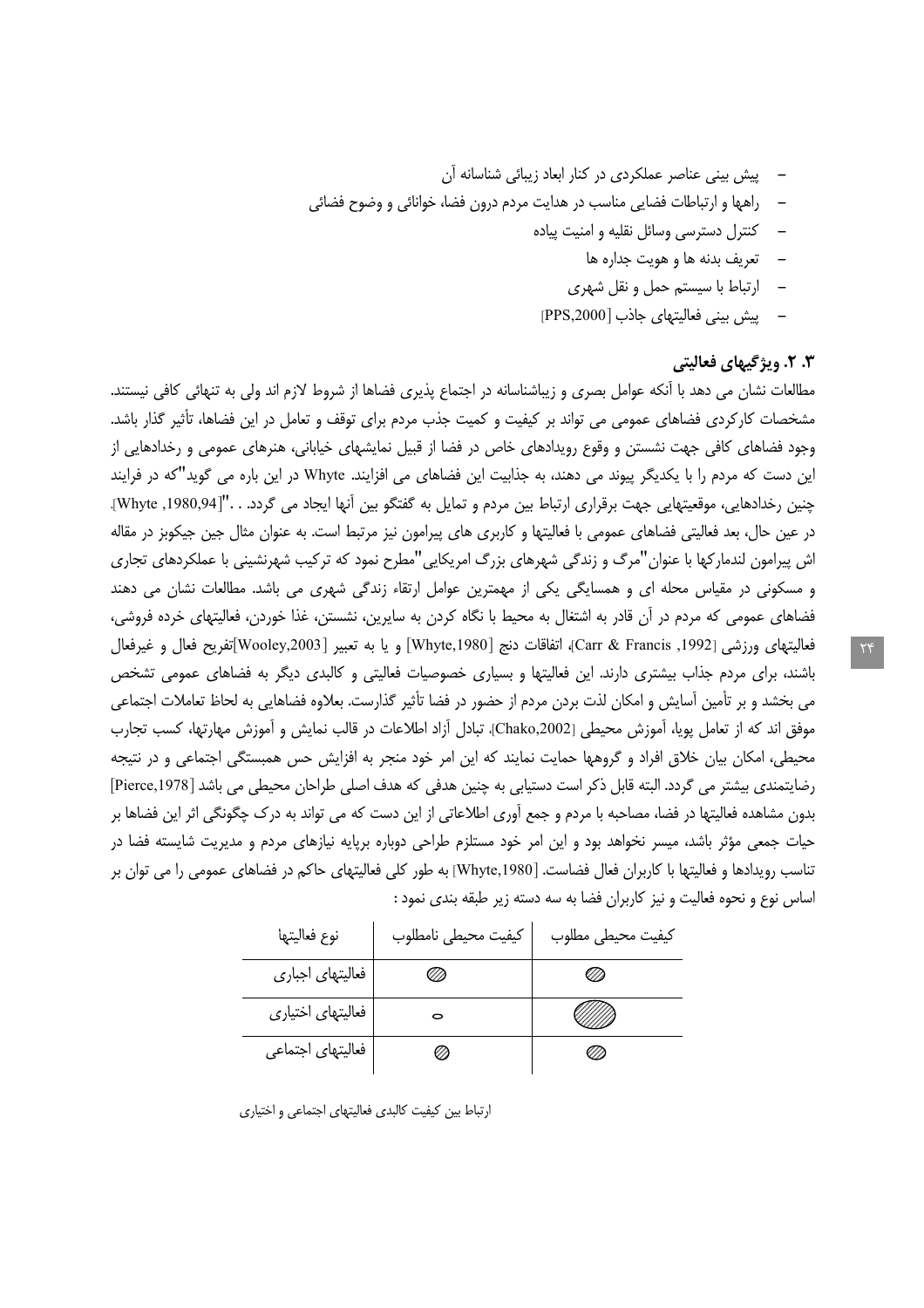## ۰.۲ ۲. د فعالیتهای اجباری فعالیتهای تکراری که بدون توجه به کیفیت فضا بوقوع می پیوندد مثل عبور از فضا، رفتن به مدرسه و محیط کار و. . .

#### ۰.۳ ۲. ۴ فعالیتهای اختیاری

فعالیتهایی که در صورت دعوت کنندگی فضا، امنیت و آسایش اقلیمی میسرند و وابسته به کیفیت فضا می باشد.

#### ۰۳. ۲. ۳. فعالیتهای اجتماعی

فعالیتهایی که در هنگام حضور مردم در فضا اتفاق می افتد مثل : نگاه کردن، گوش سپردن و تجربه کردن سایر مردم و مشارکت فعال و غیر فعال در محیط که سبب سرزندگی فضا می گردد.

#### ٤. جمع بندي

بعد اجتماعی فضاهای عمومی مبتنی بر مثلثی از انسان، فضا و حیات جمعی می باشد که پاسخگوئی به ابعاد مذکور مستلزم توجه به موارد ذيل است :

١. شناخت نيازهاي انسان در رابطه با فضا و شناخت گروههاي مختلف استفاده كننده از فضا شامل :

- كاربران هرروزه : فعاليتهاي ضروري
- بازدیدکنندگان یا خریداران ( فعالیتهای تفریحی روزانه)
	- بازدیدکنندگان تفریحی
- بازدیدکنندگان یک رخداد ( فعالیتهای برنامه ریزی شده، مشارکت و بازدید)
	- گروههای مختلف به ویژه کودکان، نوجوانان، جوانان و سالخوردگان

۲. شناخت ابعاد کالبدی فضای عمومی و قابلیتهای آن در رابطه با بعد اجتماع پذیری فضا شامل :

- موقعیت قرارگیری و دسترسی سواره و پیاده و نحوه ارتباط با سیستم حمل و نقل شهری  $\overline{\phantom{0}}$ 
	- چگونگی شکل گیری و ساماندهی فضاهای عمومی
- فرم، هندسه، نظم، هماهنگی، تشخص، هارمونی، تنوع ابعاد و تناسبات و سایر ابعاد زیباشناسانه

۳. شناخت ابعاد مؤثر درحیات جمعی در نمونه های موجود و تأمین ما به ازاهای کالبدی و فرصتهای لازم جهت بروز فعالیتهای احتماعي :

- ارزیابی و برداشت نوع و موقعیت فعالیتهای پیاده، تعداد عابرین و حاضرین در فعالیتها و تسهیلات مورد نیاز آنها
	- بررسی عملکرد فضاها در فصول مختلف
		- نحوه استفاده از فضاهای عمومی
	- شرایط و ویژگیهای گذران فراغت در شهر
		- مشکلات و موانع تحرکات پیاده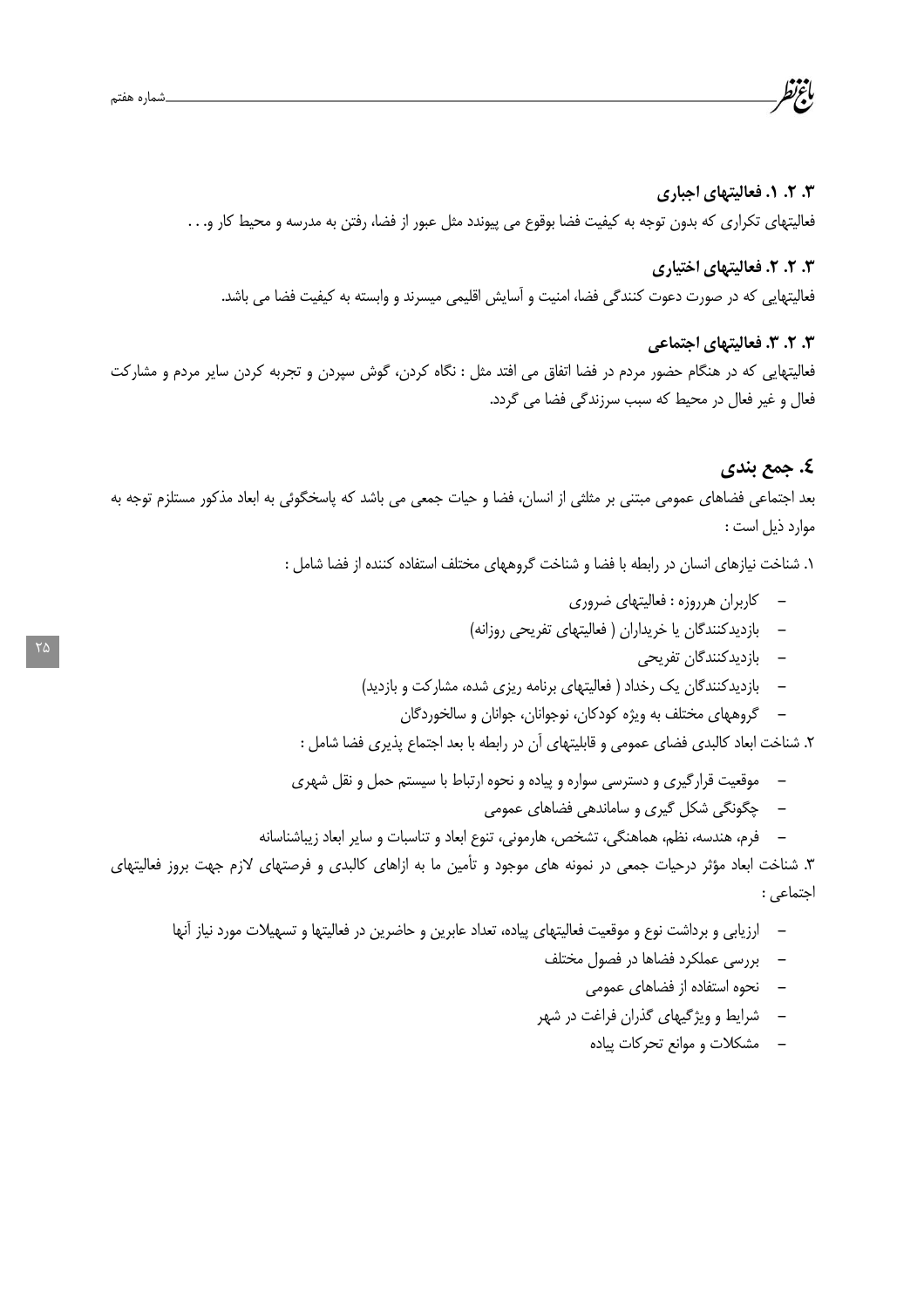# ٥. نتيجه گيري

از میان مطالب اشاره شده در بعد اجتماع پذیری فضا و ابعاد مختلف کالبدی و فعالیتی فضاهای عمومی، چنانچه فرایند اجتماع پذیری و ارتقاء حیات جمعی درون فضاهای عمومی را مبتنی بر مراحل زیر بدانیم :

- ١. پذیرا بودن فضا برای افراد و گروههای اجتماعی مختلف ۲. تأمین آسایش روانی و فیزیکی ۳. لذت بردن افراد و گروههای اجتماعی از حضور در فضا ۴. حضور اجتماعي فعال و مداوم در فضا در اینصورت می توان به ما به ازاهای فضائی چون : ۱. دعوت کنندگی ٢. امنيت ۳. مطلوبیت
- ۴. پاسخگویی فعالیتی ؛ اشاره نمود که ابعاد مختلف آن در جدول زیر قابل ارائه اند :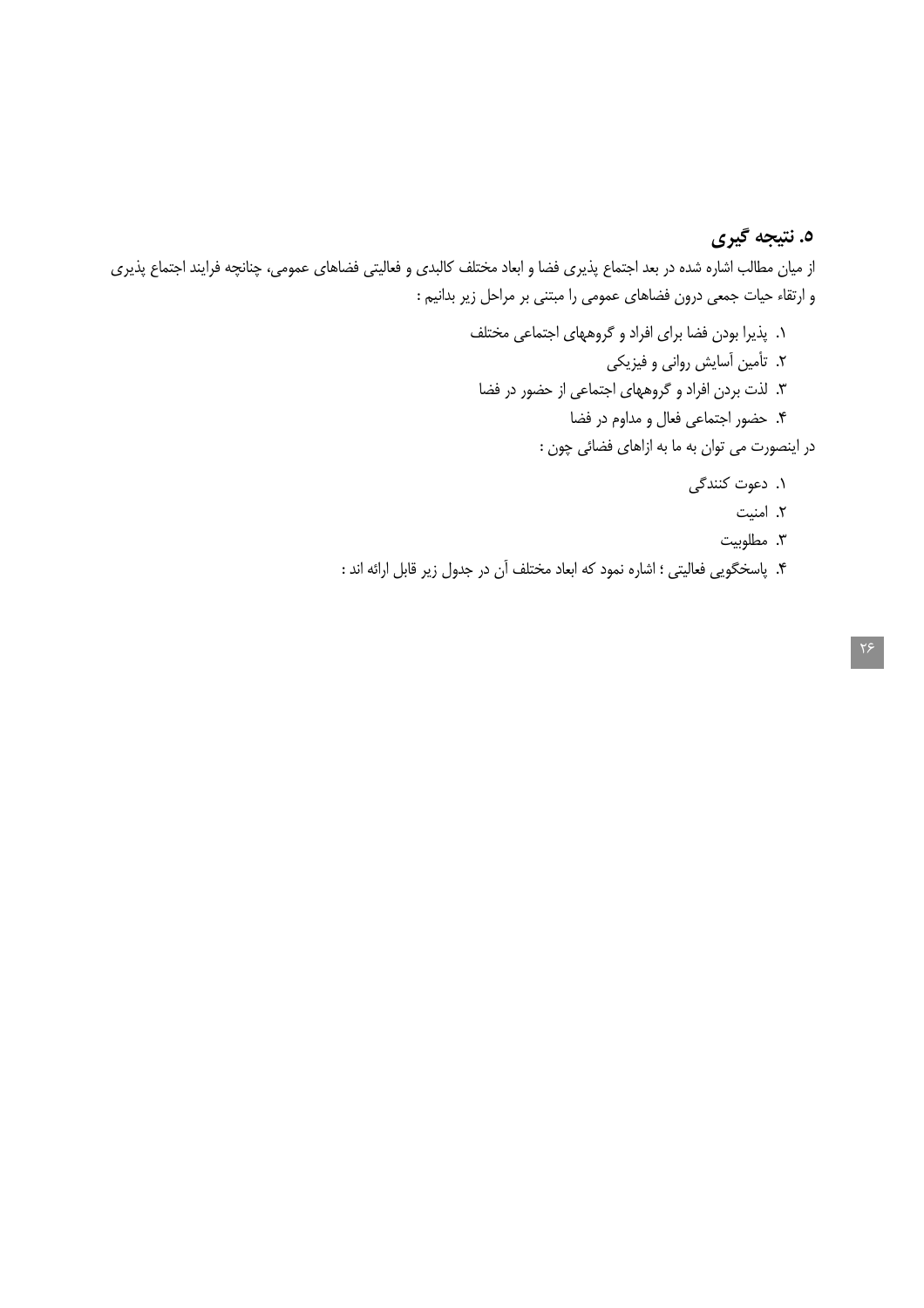| ابعاد                                                                                                                                                        |                                                                              |                                                                                         | كبفيات           |
|--------------------------------------------------------------------------------------------------------------------------------------------------------------|------------------------------------------------------------------------------|-----------------------------------------------------------------------------------------|------------------|
| - تنوع فضائي و فعاليتي در جذب گروههاي<br>مختلف<br>- دسترسی اجتماعی، روانی و اقتصادی افراد با<br>طبقه اجتماعي مختلف<br>- دسترسی گروههای اجتماعی خاص           | موقعیت و پاسخگویی به لحاظ<br>مقياس عملكردي فضا (سرانه ها)                    | دسترسی بصری و کالبدی                                                                    | دعوت كنندگى      |
| حفاظت از مسائل اقليمي                                                                                                                                        | حفاظت در برابر جرم و جنایت :<br>– نور پردازی<br>-كنترل                       | كنترل ترافيك2000,Crowe                                                                  | امنيت            |
| جاذبه بصرى :<br>– طراحی مطلوب<br>- ديد و منظر<br>- عوامل طبيعي<br>– خوانائی                                                                                  | امكان لذت بردن در شرايط<br>اقليمي مختلف                                      | مقياس :<br>- به لحاظ تأثيرات رفتاري و حسى<br>در فضا                                     | مطلوبيت          |
| -توزيع فضاهاى نشيمن با الگوهاى مختلف                                                                                                                         | امكان ايستادن و توقف :<br>– لبه های مؤثر<br>- نقاط كانونى                    | ⊣مكان و تداوم حركت پياده<br>-ريتم مطلوب حركت پياده                                      |                  |
| اشتغال فعال :<br>فعالیتهای مختلف در زمانهای مختلف                                                                                                            | فضاي تعامل و گفتگو :<br>– ساماندهی نیمکتها<br>– آرامش صوتی<br>- فضاى صميمانه | اشتغال غيرفعال (نظاره كردن شنيدن<br>و. ) :<br>– دیدهای مطلوب<br>– نورپردازی             | پاسخگوئی فعالیتی |
| - فضا براي تبادلات و ارتباطات فرهنگي<br>- فضا برای تئاتر خیابانی، موسیقی، سرگرمی،<br>تفریح و بازی و فعالیتهای تجاری خرد<br>– فضاهای عمومی دموکراتیک برای همه | رستورانها و ترياها                                                           | تنوع و سرزندگی<br>نهادها <i>ی</i> آموزشی<br>تنوع كاربرى<br>فعال بودن فضا در طول ٢۴ ساعت |                  |

پى نوشت : Gathering space-

منابع :

• مدنی پور، علی. ۱۳۷۹. **طراحی فضای شهری.** ت : فرهاد مرتضایی. شرکت پردازش و برنامه ریزی شهری • پاکزاد، جهانشاه. ۱۳۸۴. **راهنمای طراحی فضاهای شهوی در ایران**. شرکت طرح و نشر پیام سیما. تهران